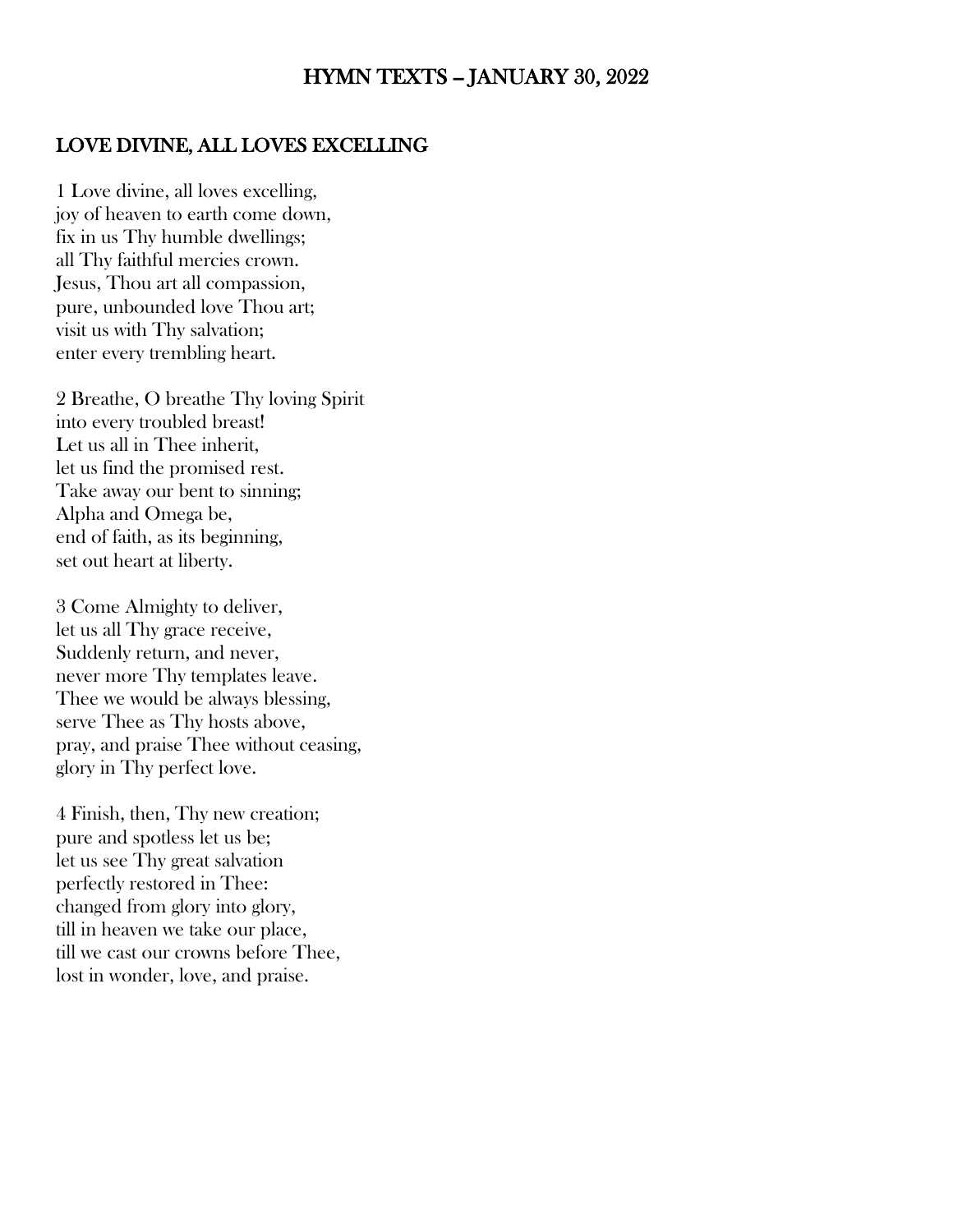## ASSURANCE OF FORGIVENESS – THE GREAT PHYSICIAN

2 Your many sins are all forgive, Oh, hear the voice of Jesus; go on your way in peace to heaven, and wear a crown with Jesus. Sweetest note in seraph song, sweetest name on mortal tongue; sweetest carol every sung, Jesus, blessed Jesus.

## THOUGH I MAY SPEAK WITH BRAVEST FIRE

1 Though I may speak with bravest fire, and have the gift to all inspire, and have not love, my words are vain, as sounding brass, and hopeless gain.

2 Though I may give all I possess, and striving to my love profess, but not be given by love within, the profit soon turns strangely thin.

3 Come, Spirit, come, our heart control, our spirits long to be made whole. Let inward love guide every deed; by this we worship, and are greed.